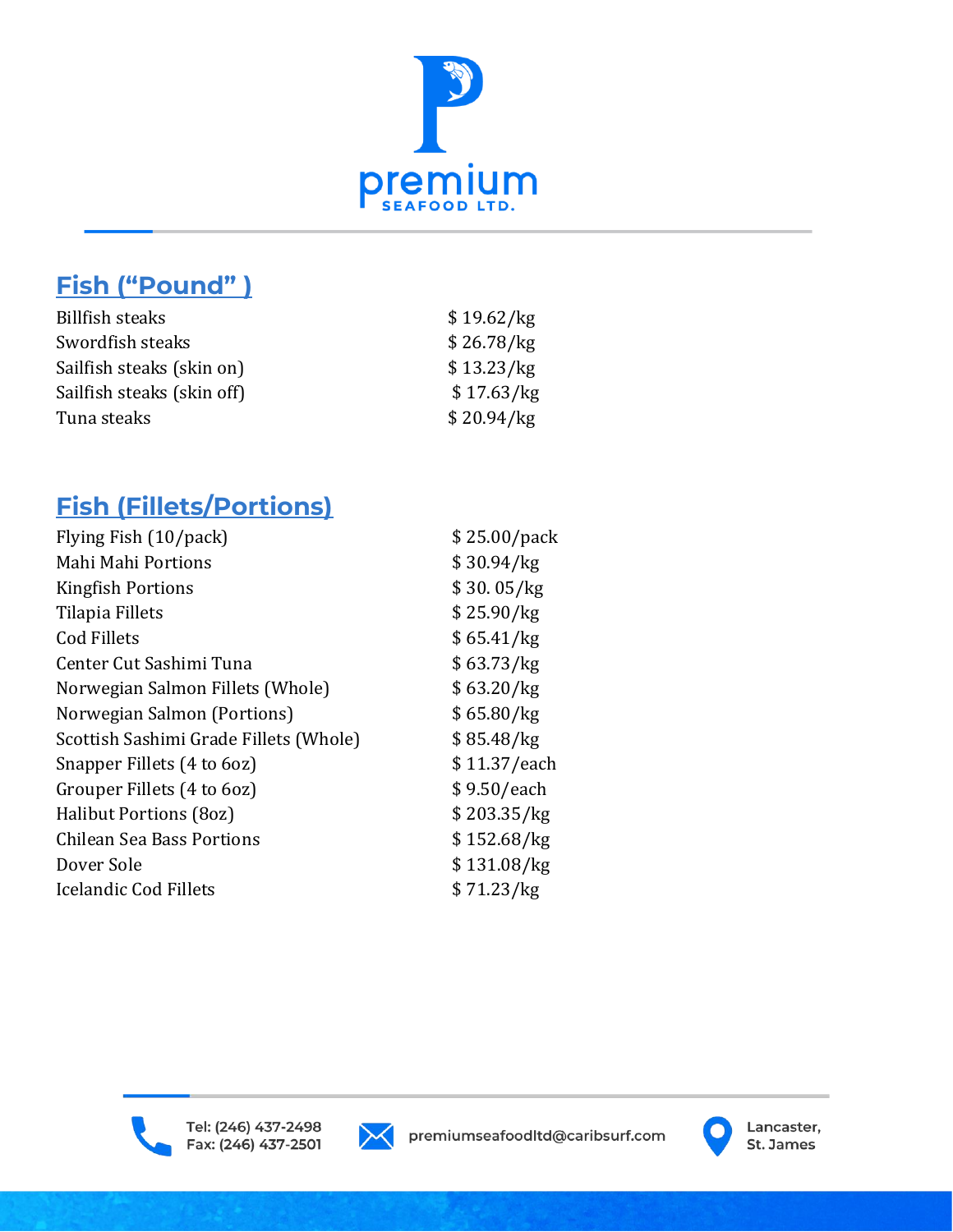

# **Shrimp**

| 13-15 P&D Shrimp                                      | $$67.45/2LB$ bag |
|-------------------------------------------------------|------------------|
| 16-20 P&D Shrimp                                      | \$59.46/2LB bag  |
| 21-25 P&D Shrimp                                      | \$49.59/2LB bag  |
| 26-30 P&D Shrimp                                      | \$44.89/2LB bag  |
| 61-70 P&D Shrimp                                      | \$38.31/2LB bag  |
| <b>Shrimp prices listed above are per 2lb package</b> |                  |

# **Smoked Salmon**

#### *St. James Smokehouse, Scotland's #1 award winning smoker*

| D-Slice Scotch Reserve              | \$31.20/200 g |
|-------------------------------------|---------------|
| D-Slice Flavoured Scotch Reserve    | \$33.14/200 g |
| Nordic Choice                       | \$69.94 / kg  |
| Scotch Reserve (skinless/full trim) | \$111.39/kg   |
| Oak Roasted (Hot Smoked)            | \$111.39/kg   |
| <b>Kippers</b>                      | $$54.17/$ kg  |
|                                     |               |

# **Frozen Sushi Items**

| Kani Kama (Imitation Crab Sticks) | \$29.50/500g       |
|-----------------------------------|--------------------|
| Unagi (Barbecue Eel)              | \$122.79 / kg      |
| Ebi Shrimp                        | \$29.38/tray       |
| Edamame (Soy bean pods)           | $$9.40/454g$ bag   |
| Edamame (Shelled soy beans)       | \$10.99/454g bag   |
| <b>Green Seaweed Salad</b>        | \$32.56 / kg       |
| Squid and Mountain Vegetable      | $$53.90/\text{kg}$ |
| Spicy Baby Octopus Salad          | \$63.05/kg         |
|                                   |                    |





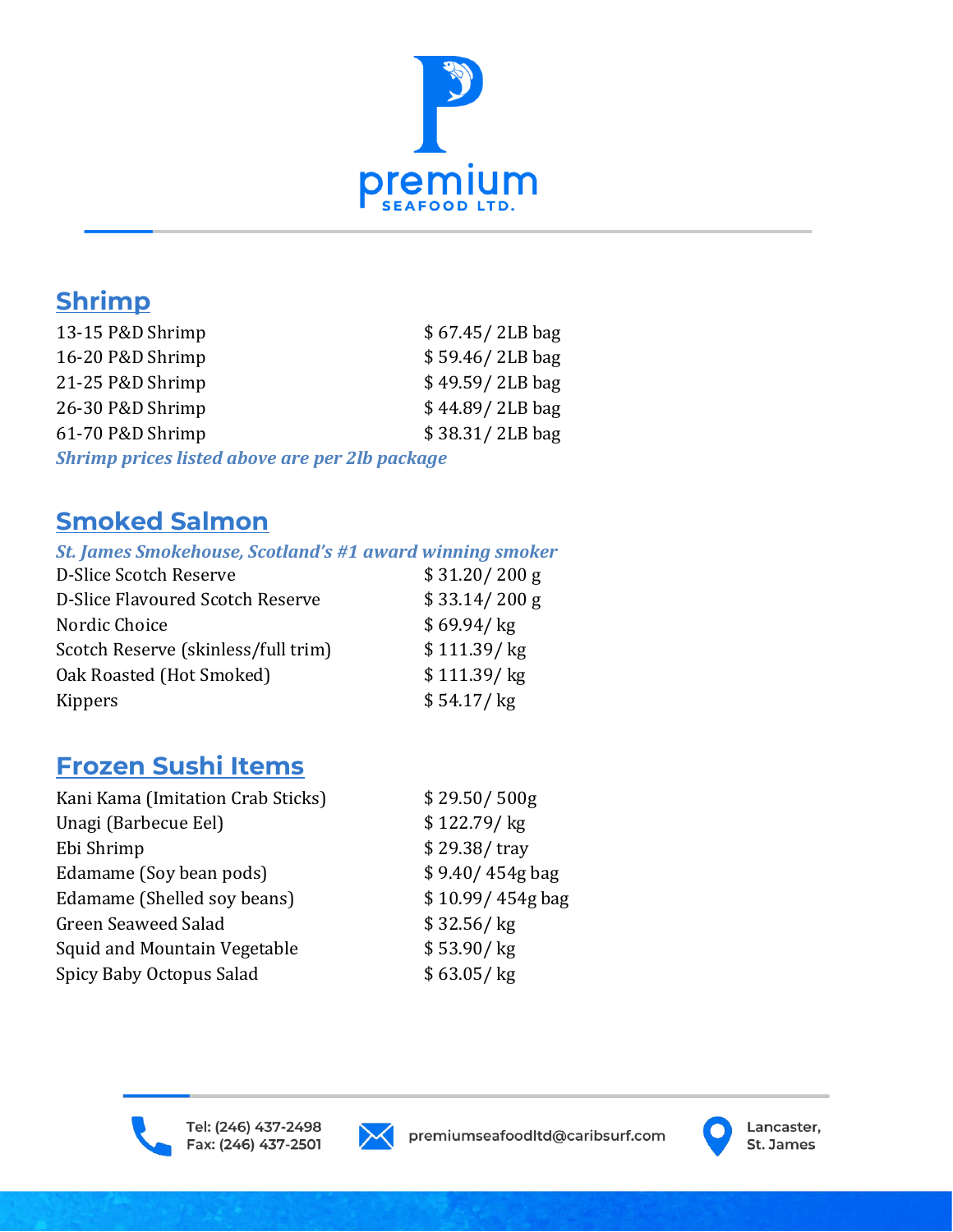

## **Hors D'oeuvres**

Vegetable Spring Rolls (20 per pack) \$ 18.80/ pack of 20 Sesame Balls (Plum sauce filled) \$10.36/ pack Vegetable Gyoza (Veg. Dumpling) \$11.37/ pack

## **Crab**

| Pasteurized Crab Meat-Lump (1lb tub)  | \$48.18/1 lb. tub   |
|---------------------------------------|---------------------|
| Pasteurized Crab Meat- Claw (1lb tub) | \$29.38/1 lb. tub   |
| Deep Sea King Crab Meat               | \$125.66 / kg       |
| King Crab Legs - Split                | $$149.91/\text{kg}$ |
| Jonah Crab Claws                      | \$58.02/kg          |
| <b>Snow Crab Cocktail Claws</b>       | \$243.50 / kg       |
|                                       |                     |

### **Octopus**

| Baby Octopus    | $$36.79/\text{kg}$ |
|-----------------|--------------------|
| Spanish Octopus | \$56.99/kg         |
| 2-4 Octopus     | $$36.92/\text{kg}$ |

# **Squid**

| 3-5/5-8 Tubes and Tentacles | \$41.27/kg            |
|-----------------------------|-----------------------|
| 5-8 Tubes Only              | \$46.96 / kg          |
| U10 Tubes Only              | \$30.56 / kg          |
| <b>Breaded Squid Rings</b>  | $$19.27/454g$ pack    |
| Squid Ink                   | \$143.55/500ml bottle |
|                             |                       |





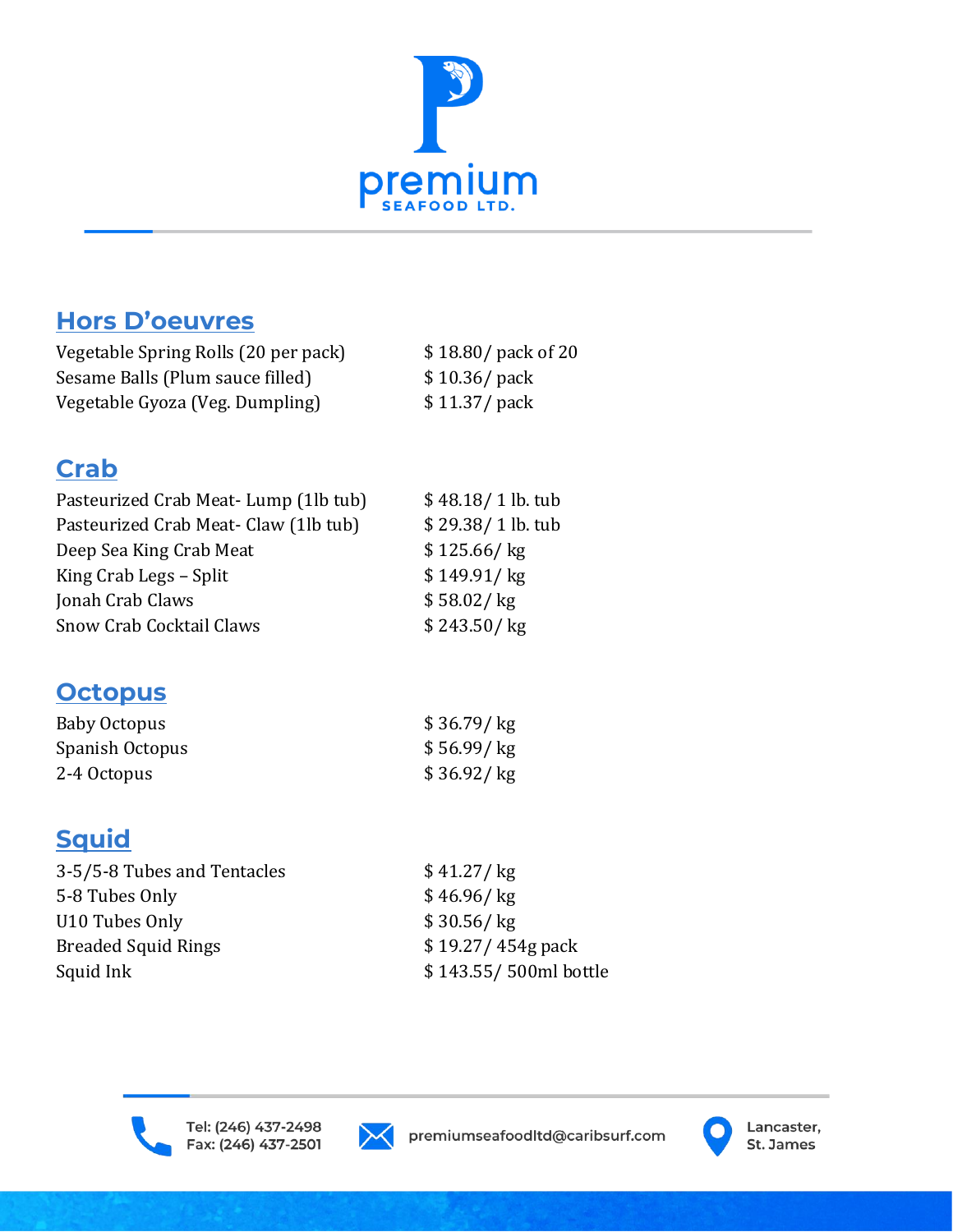

# **Mussels, Clams & Oysters**

| Frozen Black Mussels | \$10.75/454g pack |
|----------------------|-------------------|
| Frozen Clams         | \$10.75/454g pack |

### **Scallops**

| Baby (60-80) Scallops | $$51.80/\text{kg}$ |
|-----------------------|--------------------|
| U10 Dry Scallops      | \$126.92 / kg      |
| U10 Soaked Scallops   | \$101.62 / kg      |

### **Seafood**

| Conch Meat                          | \$44.09 / kg       |
|-------------------------------------|--------------------|
| Seafood Mix                         | $$12.93/454g$ pack |
| Caribbean Lobster Tails             | \$155.42 / kg      |
| Maine Lobster Claw and Knuckle Meat | \$233.13 / kg      |

# **Beef**

#### *USDA (Choice and Prime)*

| 4oz Beef Burgers (4 patties) | \$12.42/ pack of 4 |
|------------------------------|--------------------|
| 60z End Cut Striploin        | \$12.25/each       |
| 80z End Cut Striploin        | \$15.30/each       |
| 10oz Ribeye (Prime)          | \$130.86 / kg      |
| Ribeye Roast                 | \$71.23/kg         |
| T Bone/Porter House          | \$152.32 / kg      |
| Whole Tenderloin             | \$117.65 / kg      |
|                              |                    |





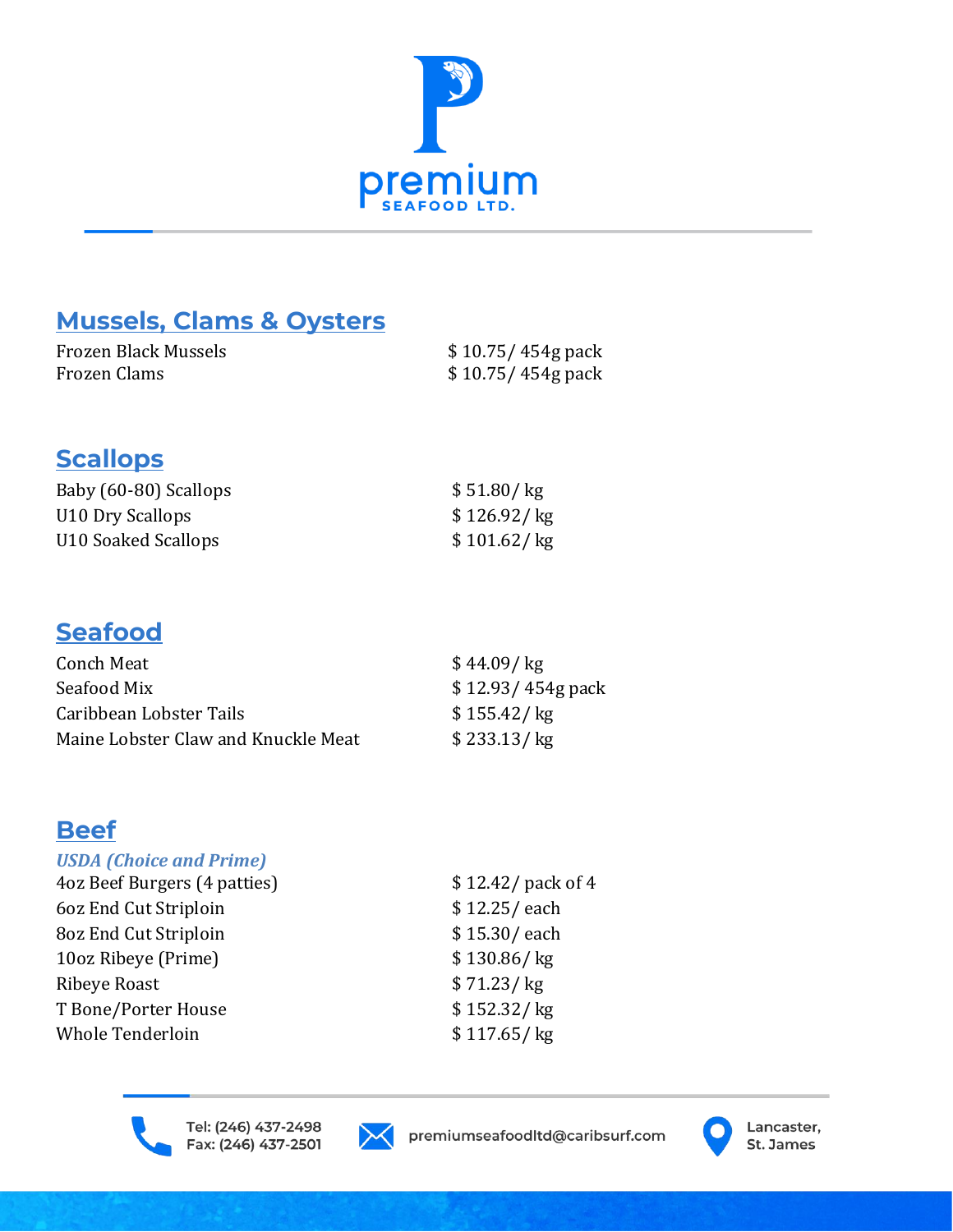

# **Beef cont'd**

| <b>Certified Angus</b>       |               |
|------------------------------|---------------|
| Ground Beef                  | \$26.43/kg    |
| <b>70z Tenderloin Steaks</b> | \$336.81/kg   |
| 7oz Tenderloin (Prime)       | \$389.98/kg   |
| 22oz Bone in Ribeye          | \$208.29 / kg |
|                              |               |

#### **Veal**

| Veal Chops   | \$224.72/kg   |
|--------------|---------------|
| Veal Cutlets | \$124.85 / kg |

### **Lamb**

| New Zealand Frenched Lamb Rack | \$88.48 / kg  |
|--------------------------------|---------------|
| US Frenched Lamb Rack          | \$123.75 / kg |
| New Zealand Bone in Lamb Leg   | \$29.21/kg    |
| New Zealand Boneless Lamb Leg  | \$37.43/kg    |
| New Zealand Lamb Shank         | \$25.26/kg    |
|                                |               |

# **Poultry**

Maple Leaf Duck Breast \$ 104.44/ kg

# **Grocery Items**

| \$32.90/bottle |
|----------------|
| \$34.66/bottle |
| \$32.55/bottle |
|                |



Tel: (246) 437-2498 Fax: (246) 437-2501



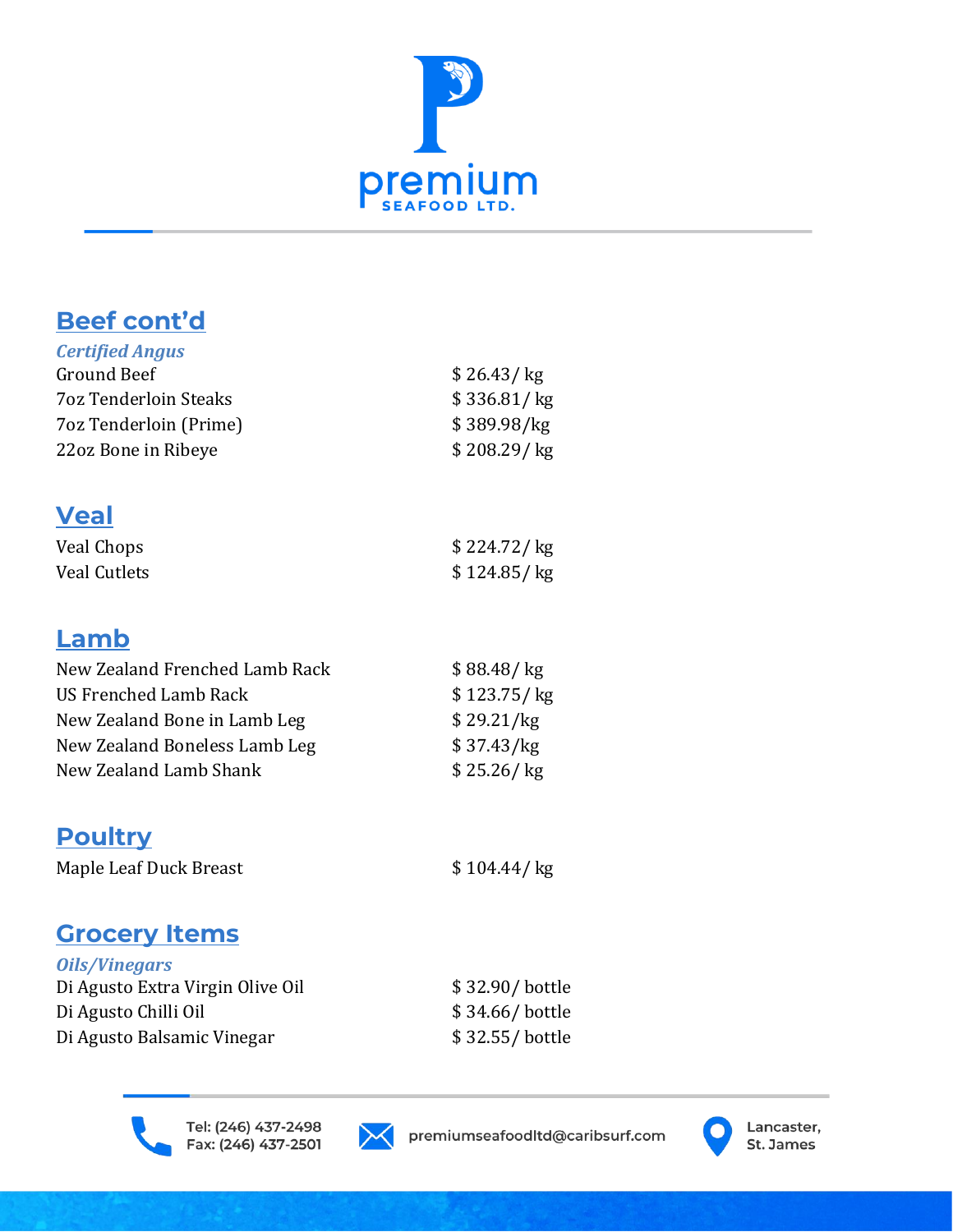

#### **Grocery Items**

| <b>Dececco Italian Pastas</b> |                   |
|-------------------------------|-------------------|
| Penne                         | $$5.80/500g$ pack |
| Fetucelle                     | $$4.64/500g$ pack |
| Fusilli                       | $$4.68/500g$ pack |
| Spaghetti                     | $$7.74/500g$ pack |
| Linguine                      | $$4.64/500g$ pack |
| <b>Grains</b>                 |                   |
| White Quinoa                  | \$14.28/pack      |
| Red Andean Quinoa             | \$19.15/pack      |
| Tri Colour Quinoa             | \$17.50/pack      |
| Cous Cous                     | \$9.35/pack       |

#### *Miscellaneous*

| Sushi Rice (1lb bag)                | \$14.00/1lb. bag  |
|-------------------------------------|-------------------|
| Sushi Vinegar                       | $$19.15/16$ oz    |
| Pink Ginger                         | \$16.45/lb        |
| Coconut Milk 17% (CHAOKOH)          | \$6.70/each       |
| Coconut Milk 17% (AROY-D)           | \$6.70/each       |
| Coconut Milk UHT (AROY-D)           | \$10.00/each      |
| Aroy D Curry Paste-Green/Red/Yellow | \$25.00/each      |
| Aroy D Fish Sauce                   | \$9.40/each       |
| <b>Tempura Flour Crispy</b>         | \$8.28/500g       |
| Vermicelli Bean Noodles             | \$2.00/pack       |
| Tamarind Paste (BLOCK) (500g)       | \$9.99/500g block |
| Panko Flakes                        | \$5.88/pack       |
| Patak's Vindaloo Spice Paste        | \$15.20/bottle    |
| Patak's Tikka Spice Paste           | \$15.20/bottle    |
| Patak's Tandoori Spice Marinade     | \$15.20/bottle    |
|                                     |                   |



Tel: (246) 437-2498 Fax: (246) 437-2501